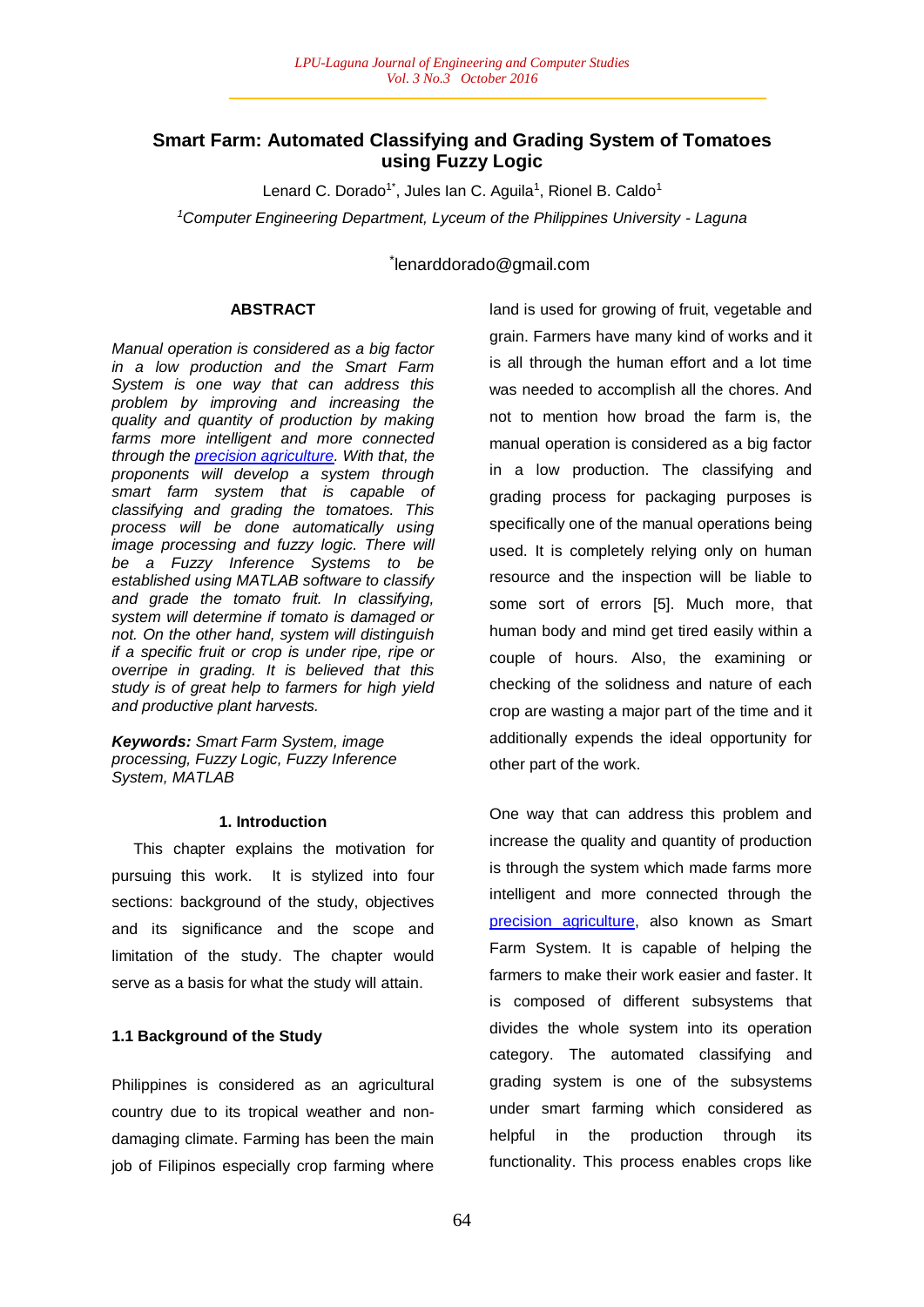fruits and vegetables be sorted and graded according to its specified feature depending on the system. Fruits and vegetables are fragile materials, so that the techniques that should be used for grading must be a non-destructive procedures.

All of these were just have been considered by the proponents so that they have come up with idea of developing a classifying and grading system focusing on tomatoes. Since tomatoes is considered as a frail material, it is the best sample to see how the manual operation affects its production. The system will be developed using a machine vision system for image processing through the MATLAB software as well as the fuzzy logic for the evaluation of the processed image providing a Fuzzy Inference System (FIS).

## **1.2. Objectives of the Study**

The general objective is to apply the smart farm system through the classifyingg and grading system of tomatoes using Fuzzy Logic. And their specific objectives are:

- To capture tomato images and detect the feature using image processing
- To provide a Fuzzy Inference System for the evaluation of input data from the processed image
- To classify the Apollo tomatoes by sorting its quality if it is good or bad
- To grade the Apollo tomatoes by determining the level of ripeness if it is under ripe, ripe, or overripe through the system
- To test the accuracy and functionality of the system

## **1.3 Significance of the Study**

Tomatoes is considered as a fragile material and it is easily damaged when it was bruised. Tomatoes are prone to damage because of the processes it undergo before sending them to markets. Since tomatoes is considered that has a high demand in market, the factors of having many damaged can affect the production. So that the classifying and grading system was befitted to the problems because it is a method or a technique which is a non-destructive procedure.

Furthermore, through the smart farm system, classifying and grading technique will be developed not specifically to stop the manual operation in whole farming but rather to assist the farmers in the aspect of checking the quality of crops. The importance of the system is to lessen the high demand of work and the delayed of task due to so many work.

The system was also developed in a way that the process is continuous. After classifying if it is good or bad, good crop will directly proceed to grading where it will immediately determine its level of ripeness. Since bad quality crops is no longer included for selling, farmers will easily pick up the combined-classified bad quality crops and use it for some purposes. Therefore, the system will be significant in terms of time consuming work.

Moreover, the automated classifying and grading will help avoid the possible errors in production due to wrong checking and estimation. This system is very timely for our country's agriculture since we lack tools and equipments. The role of this system is not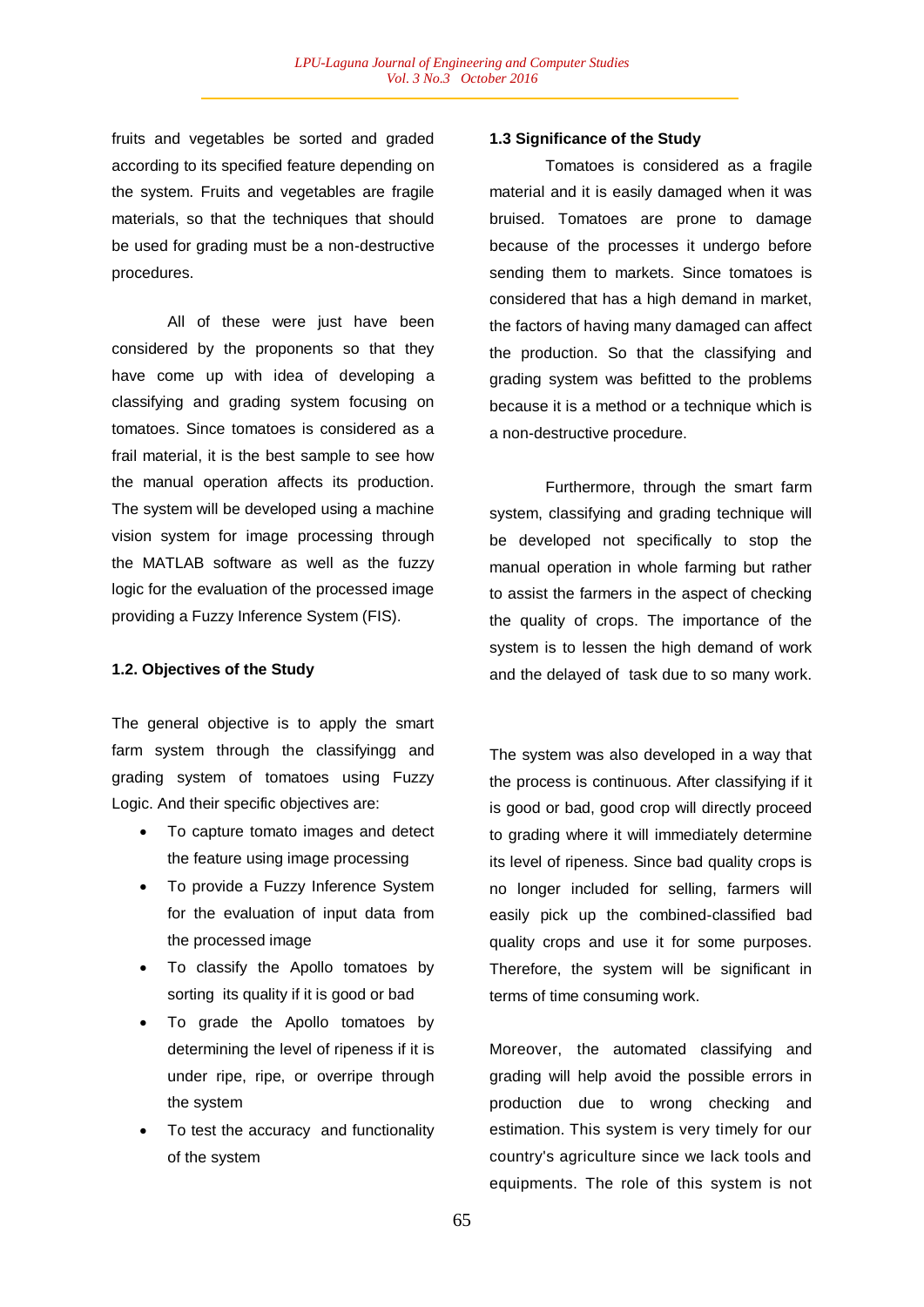only for the sake of the farmers but also a partial help to our agriculture.

#### **1.4. Scope and Limitations**

The development of the system has a purpose of assisting the farmers for the classifying and grading process since they only used their own technique or their experience.

In this developmental study, hardware and software will be used for the fabrication of the system. The help of the conveyor system will further improve the system by applying it as a mechanical control through Arduino. Machine vison system and software applications will also be used. Also, fuzzy logic will be used for the evaluation and classification of processed image will provide Fuzzy Inference System for the variable.

The Automated Classifying and Grading System will be using tomatoes as variable for experimentation. The fruit was chosen beacuase it was very timely considering its high demand in markets.

The study was only limited to the demonstration of the accuracy and functionality of the system. These two will be tested through the comparison of the classified and graded result of the human expert (farmer) to the result of the system.

## **2. Review of Related Literature**

Presented in chapter 2 is the review of related literature and studies which the proponent believes, has eloquent bearing to the present study. The proponents gathered relevant literatures which provide and help them to build the thoughts, views and information in

developing the study. Based from the different facts obtained, the proponent constructed conceptual and theoretical frameworks.

It can be summarized that most of the proponents make use of single variable in their research. Methodology such as the artificial intelligence were used and was able to seen on the evaluation of the processed image. Also, most of the study used MATLAB. Most of the researches focused on the image processing through image segmentation, feature extraction and through RGB color space. Most of the researches make use of fruit as variable for experimentation because fruit has its unique features and these fruits are the common fruits which is in high demand in the production. Through the information and knowledge studied from the work of different researchers, the proponents can now create their own system as accurate and functional as those researchers' work. In this case, the proponent will develop the automated classfying and sorting system.

#### **3. Conceptual and Theoretical Framework**

This chapter provides an overview of the methods and steps used in developing the sorting and grading system. The purpose of this chapter is to present the Conceptual and Theoretical Framework, as well as the proposed design which is based on the knowledge obtained from the different related literatures. This includes, but not limited to tools, processes and equipment used in the design and development of the study.

#### **3.1. Conceptual Framework**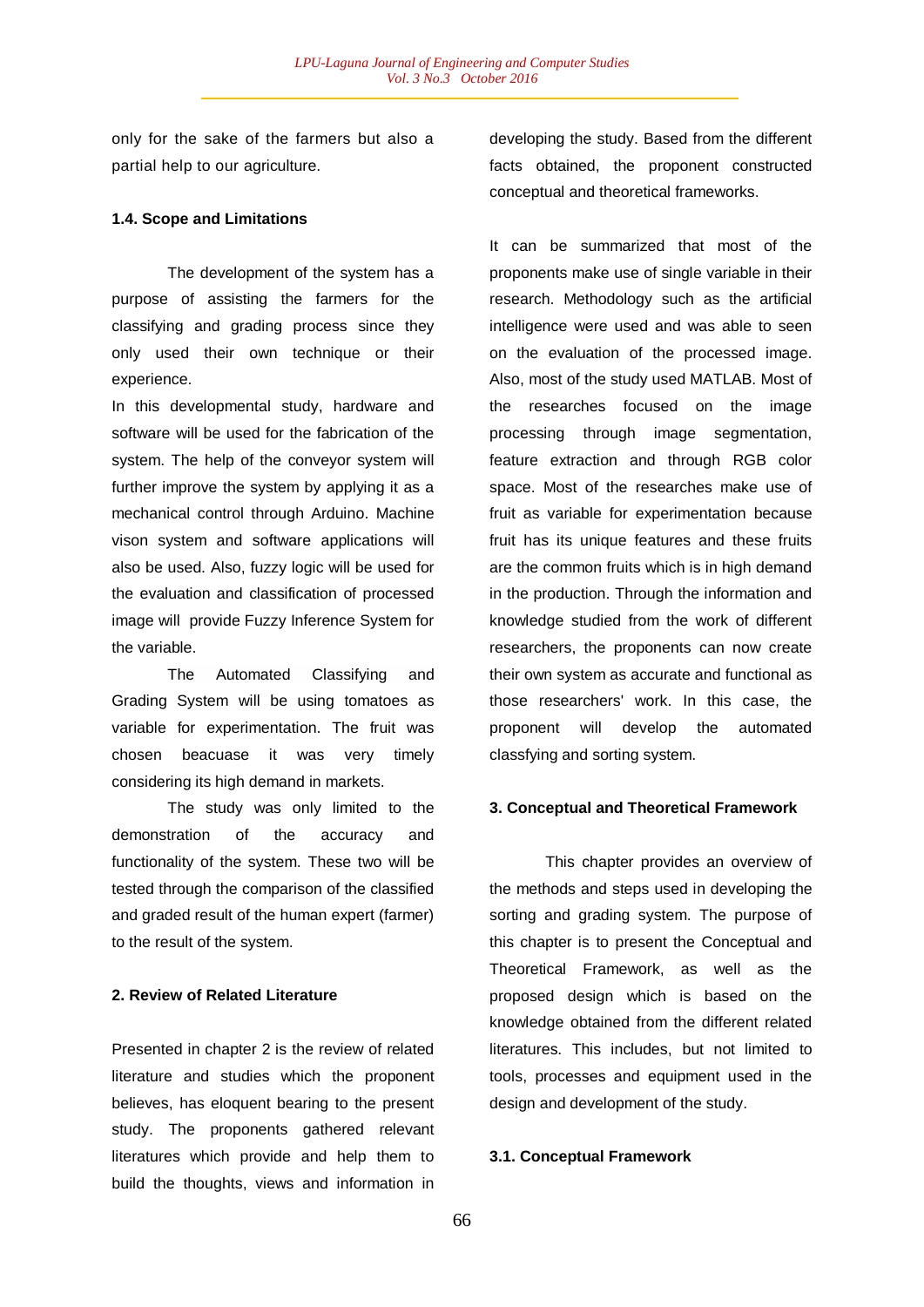The study aimed to develop the automated classifying and grading system. It will be developed through the designs and smart fabrication. The proponents used visual representation like diagrams to show the step by step processes on how the system will be made. This diagrams will set as guide for the proponents' concept about the system. These visual aids was very helpful to them in conceptualizing and building the system.

Figure 1 shows the overall flow of the research study from beginning to the end. It was a simplified and detailed form of process where it includes subsystems for the design and development phase. The usual process begins from the conceptualization where a lot of research will be made. It covers the brainstorming and consultation to the experts. The proponents will now set their objectives to the chosen study where problem and the scope were identified. In the third blocks is the review of related literatures where these will set as the basis of the study. It covers gathering and analyzing the work of others as reference in creating own study. In research materials and methodologies, all algorithms, software and hardware system, component or equipment that will be used will be listed and discussed. In designing, it demonstrates the specification requirements to make the subsystems and the implementation of the design will be the phase of developing. Machine Vision system, Fuzzy Inference System, Sorting System and Grading System will be used in the design and development of the system. The System Testing comes next where the proponents needed to test the system to make sure that the functions are successful. After the enhancement and

improvement of the system, it will now be finalize considering all the factors connected to it. Lastly is the implementation of the system where it is distributed and given to the user specially the farmers to achieve the objective of assisting them in the operation by giving them an automated system.



Figure 1. Method of Research

In Figure 2, the proponents elicits the detailed and simplified flow of the machine vision system using blocks. It shows 5 blocks starting on to image acquisition as the first step. It is the process of retrieving an image from the hardware based source. Next phase is to specify the primary colors as Red, Blue, and Green (RGB) color maps. It will be followed by the next two blocks which is considered as a significant blocks because of their crucial role. The blocks include Image segmentation and feature extraction where image will be pixilated into color black and white. Lastly is the Calculation of mean values from the obtained value in RGB color maps.

 Figure 2. Machine Vision System Figure 3. Fuzzy Inference System

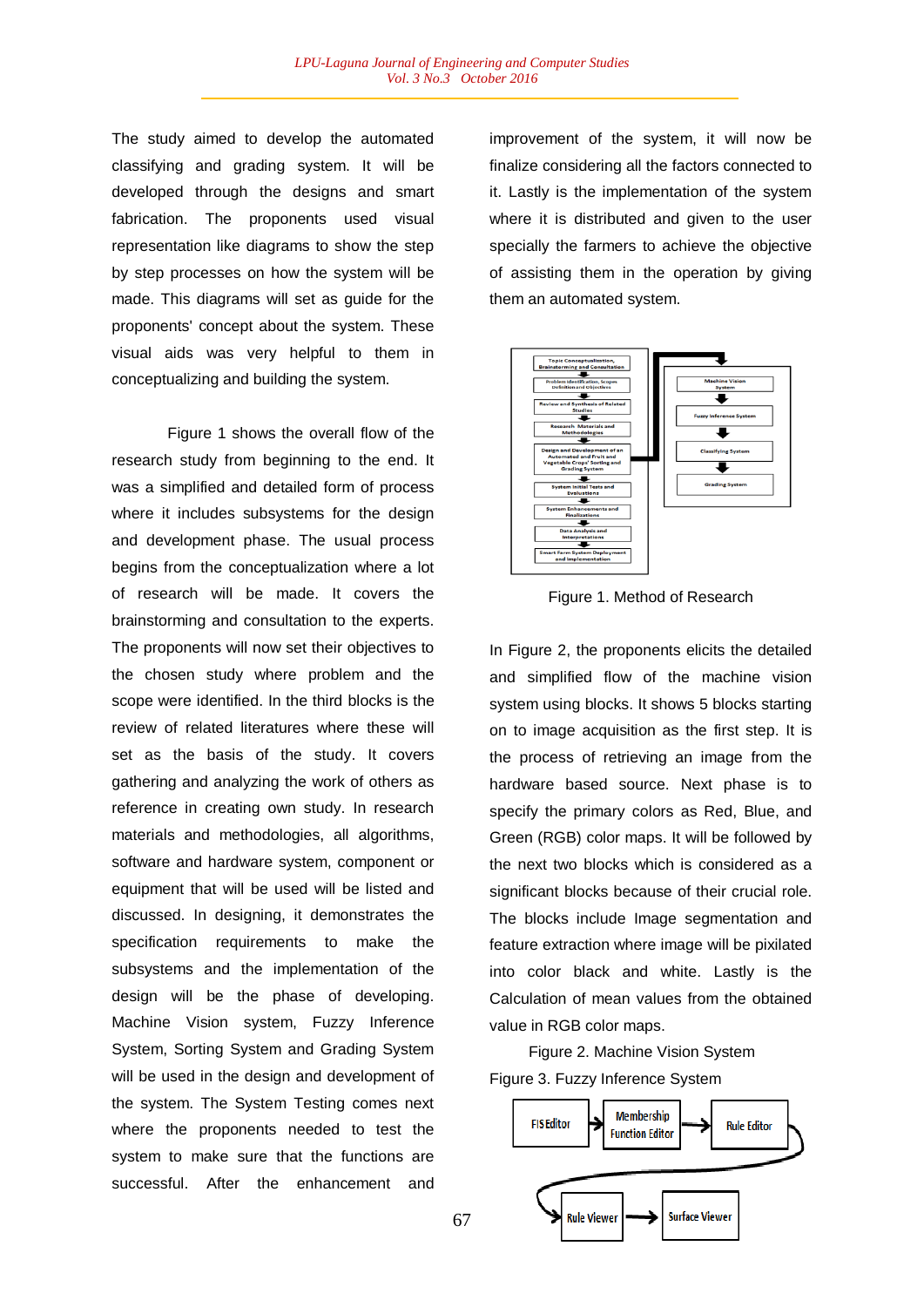## **Block Diagram**



In the Figure 3 shows the five Graphical User Interface tools for the Fuzzy Inference System. These includes Fuzzy inference System (FIS) Editor, where it is composed of two types: Sugeno and Mamdani. Next is the Membership Function Editor for editing the input and output. After that is setting the rules in the Rule Editor and can be viewed in Rule Viewer and last is the Surface Viewer for the representation output. Through the MATLAB fuzzy logic toolbox, these five GUI tools was provided as a facility in fuzzy logic systems.



# Figure 3. Flowchart For Classifying and Grading System

A detailed and simplified flow of process was provided in Figure 3. This shows how classifying and Grading will be done in simple process. The system will first start to classification process where good or bad quality will be sorted after it undergoes to image processing and FIS evaluation and

classification. Good quality crops will go directly to the grading process where level of ripeness will be determine upon finishing the preceeding processes.

## **3.2. Theoretical Framework**

## **3.2.1 Fuzzy Logic Controller**

Fuzzy Logic Controller is either be a software or a hardware. It is considered as a fuzzy code designed which function is to control something and it can be used in anything from the small circuits into the large frames. Fuzzy logic usually builds through the rules set by user-supplied human language.

Fuzzy systems was able to convert the set of rules to their respective mathematical equivalents. Through this, its function is to simplifies the work of the system designer and also the computer, and giving the results in highly accurate representations.

## **3.2.1.1 Membership Functions**

A fuzzy set is characterized by its Membership Function (MF). A Member Function is A function that specifies the degree to which a given input belongs to a set.

One type of the Membership Function is the Trapezoidal MF which is specified by a, b, c and d as the four parameters. Its equation is represented below:

trapezoidal(x:a,b,c,d) = 
$$
\begin{cases} \frac{x-a}{b-a} & a \leq x \leq b \\ \frac{1}{a-x} & b \leq x \leq c \\ \frac{d-x}{b-c} & c \leq x \leq d \end{cases}
$$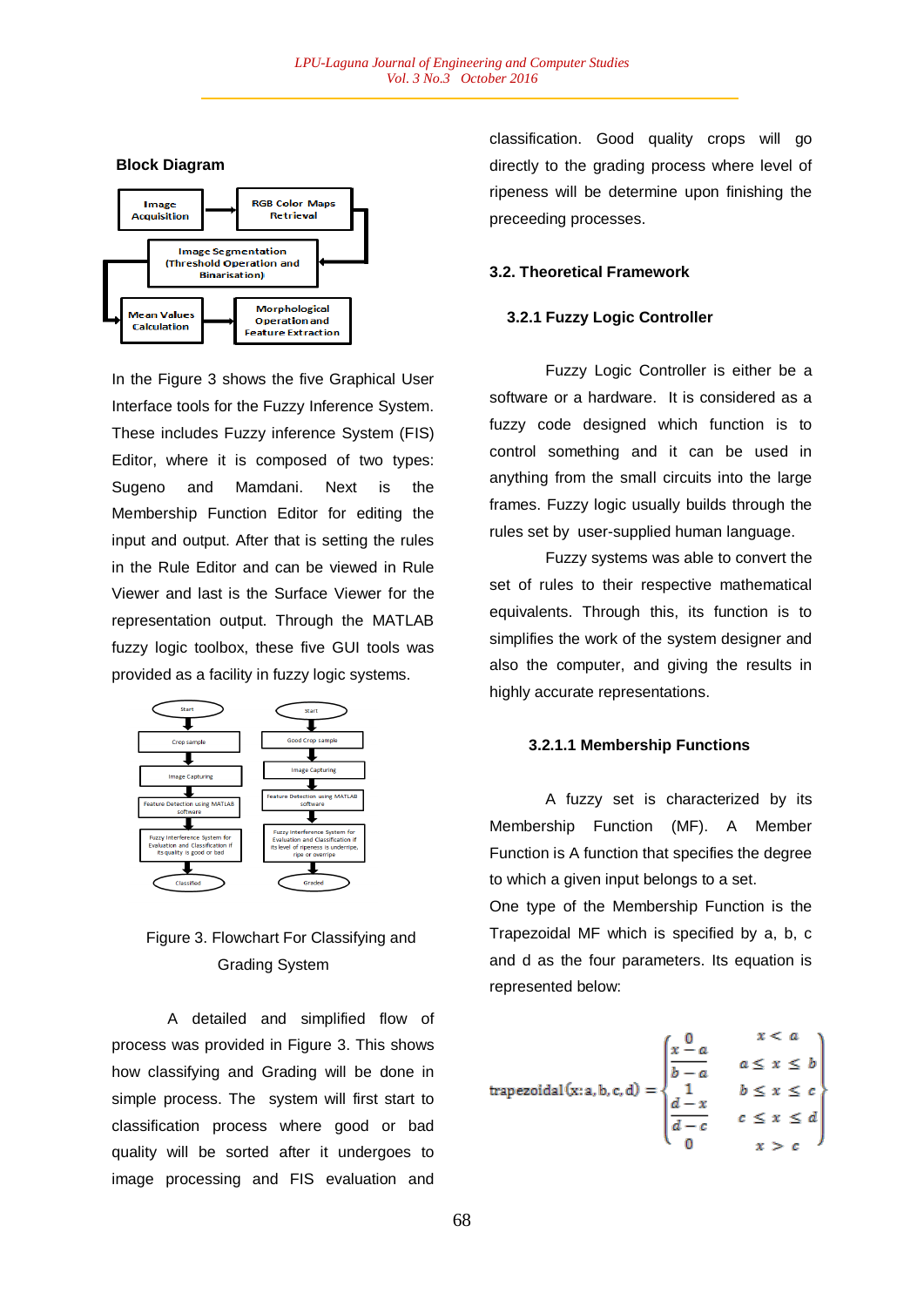## **3.2.2 Fuzzy Logic Toolbox**

The Fuzzy Logic Toolbox is a device that takes care of the fuzzy logic's issues. It can be used through the MATLAB software and does a good job of exchanging off amongst criticalness and exactness - which people oversee for quite a while. It also provides a Simulink Toolbox for scheming, analyzing, and simulating of the systems. The function of the toolbox is to control the procedures in developing and designing fuzzy inference system.

MATLAB technical computing environment used for designing systems was provided in Fuzzy Logic Toolbox containing different tools. The Graphical User Interface (GUI) which is a powerful tool for visualization purposes serve as a guide in different steps in the design of fuzzy inference system.

#### **3.2.3 MATLAB**

Matrix Laboratory (MATLAB) is considered as the easiest type programming language which is widely used for writing mathematical programs particularly for solving an algebraic and differential equations. It is an effective graphic tools that can bring images not only in 2D but also in 3D.

MATLAB software is composed of different tool boxes that is very functional for processing of image, signal processing, communications, smart grid design, optimization, control systems for industry and robotics as computational finance which is commonly used by engineers and scientists.



Figure 5. Flowchart of the System

The process flow of the system was shown in the Figure 2. It will start from capturing the image in a light cell as image acquisition. The machine vision system will now take over processing the image through retrieving the RGB Color Maps, Image segmentation where threshold operation and binarisation were done, then feature extraction and the calculation of mean values. After it undergo to the processing, the image will now be converted into binary of 0's and 1's and will serve as the input for the fuzzy logic classification and evaluation. Process will proceed to classification where it will be sorted to its quality whether it is good or bad. Only the good quality will now undergo to the grading system where the level of ripeness will be determined if it is under ripe, ripe or overripe.



#### **3.3. Proposed Design**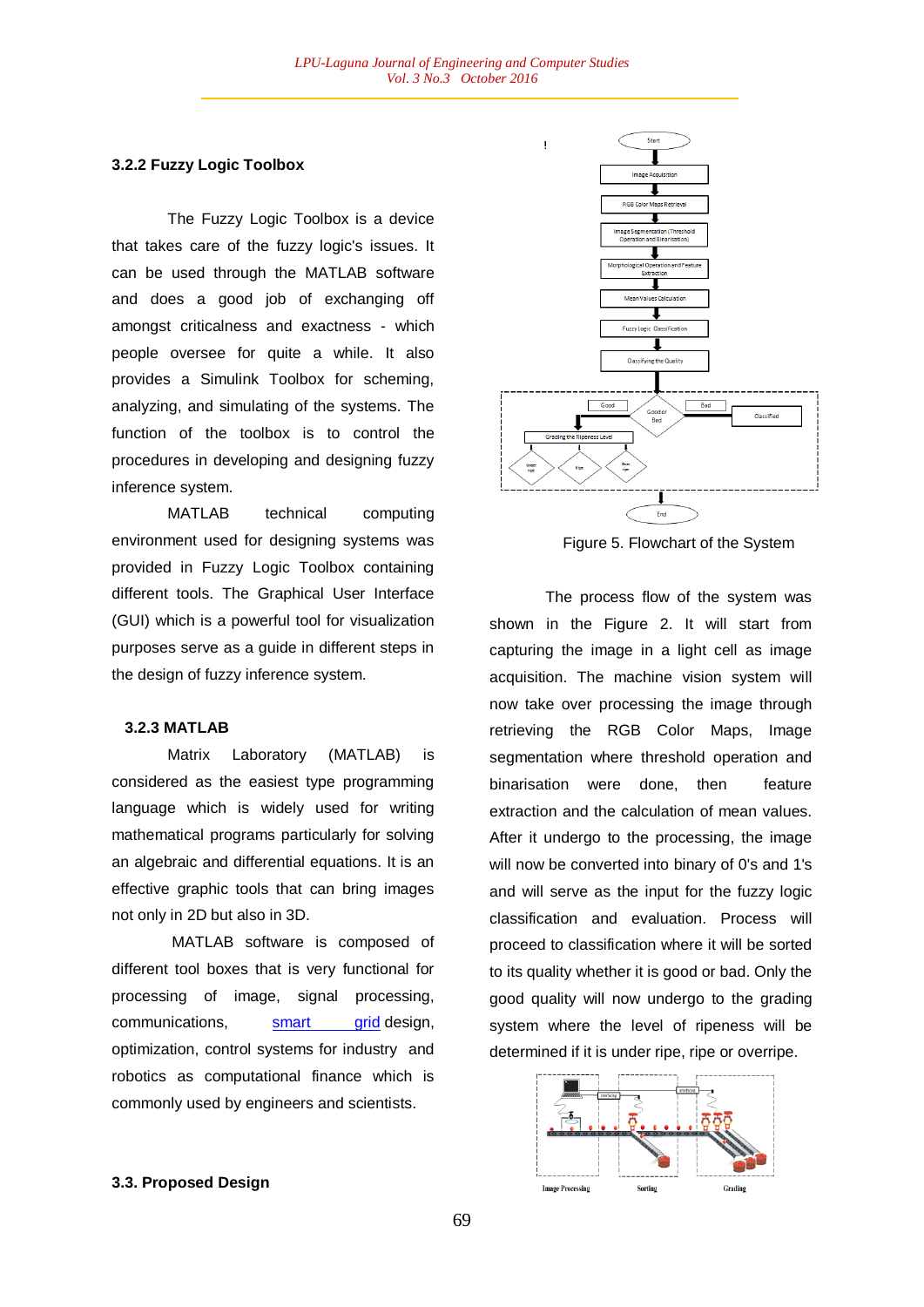

## **Figure 5.** *Proposed Design*

In this study, an automated classifying and grading system using Fuzzy Logic is to be develop. Figure 5 shows the visual representation of the proposed design of the system. It shows the overall process through the hardware that are interconnected to each process.

#### **References**

[1] S. Kesari. Free Essay on Farmer. Retrieved April 22, 2016, from

http://www.shareyouressays.com/852 50/free-essay-on-farmer

[2] **ILO Content Manager.** (2011). Manual Operations in Farming. Retrieved April 22, 2016, from http://www.iloencyclopaedia.org/part-x-96841/agriculture-and-naturalresources-based-industries/farmingsystems/103-farmingsystems/manual-operations-infarming

[3] D. Kanjilal, D. Singh, R. Reddy, J. Mathew. (2014). Smart Farm: Extending Automation To The Farm Level.*International Journal Of Scientific and Technology Research Volume 3, Issue 7*. Retrieved April 22,2016 at http://goo.gl/edLWfw

[4] F. Guerrini. (2015). The Future of Agriculture? Smart Farming. Retrieved on April 22, 2016 at http://goo.gl/Fuw5UL

[5] Background and Motivation of the Study. Sheep Husbandry And Ethno Veterinary Knowledge Of Raika Sheep Pastoralists in Rajasthan, India. Retrieved April 22, 2016, from http://goo.gl/5R1BX2

[6] H. G. Naganur , S. S. Sannakki , V. S. Rajpurohit, Arunkumar R. (2012). Fruit Sorting and Grading Using Fuzzy Logic. *International Journal of Advanced Research in Computer Engineering & Technology (IJARCET) Volume 1, Issue 6*.Retrieved on April 26,2016 at http://goo.gl/NDsxaj

[7] Mohd Firdaus Bin Mohd Mokhtar. (2014).Mango (Harum Manis) Quality Grading System. Tun Hussein Onn University of Malaysia. Retrieved April 26, 2016, from http://goo.gl/X1oc5G

[8] R. S. Jadhav , S.S.Patil. (2013). Fruit Quality Management System Based On Image Processing. *e-ISSN: 2278- 2834,p- ISSN: 2278-8735.Volume 8, Issue 6, pp 01-05*.www.iosrjournals.org. Retrieved online April 26, 2016 at http://iosrjournals.org/iosrjece/papers/Vol8-Issue6/A0860105.pdf

[9] K. K. Prajapati, Prof. K.B. Mistree. (2015). Apple Grading Using Fuzzy Logic. *International Journal of Modern Trends in Engineering and Research e-ISSN No.:2349-9745*.Uka Tarsadia University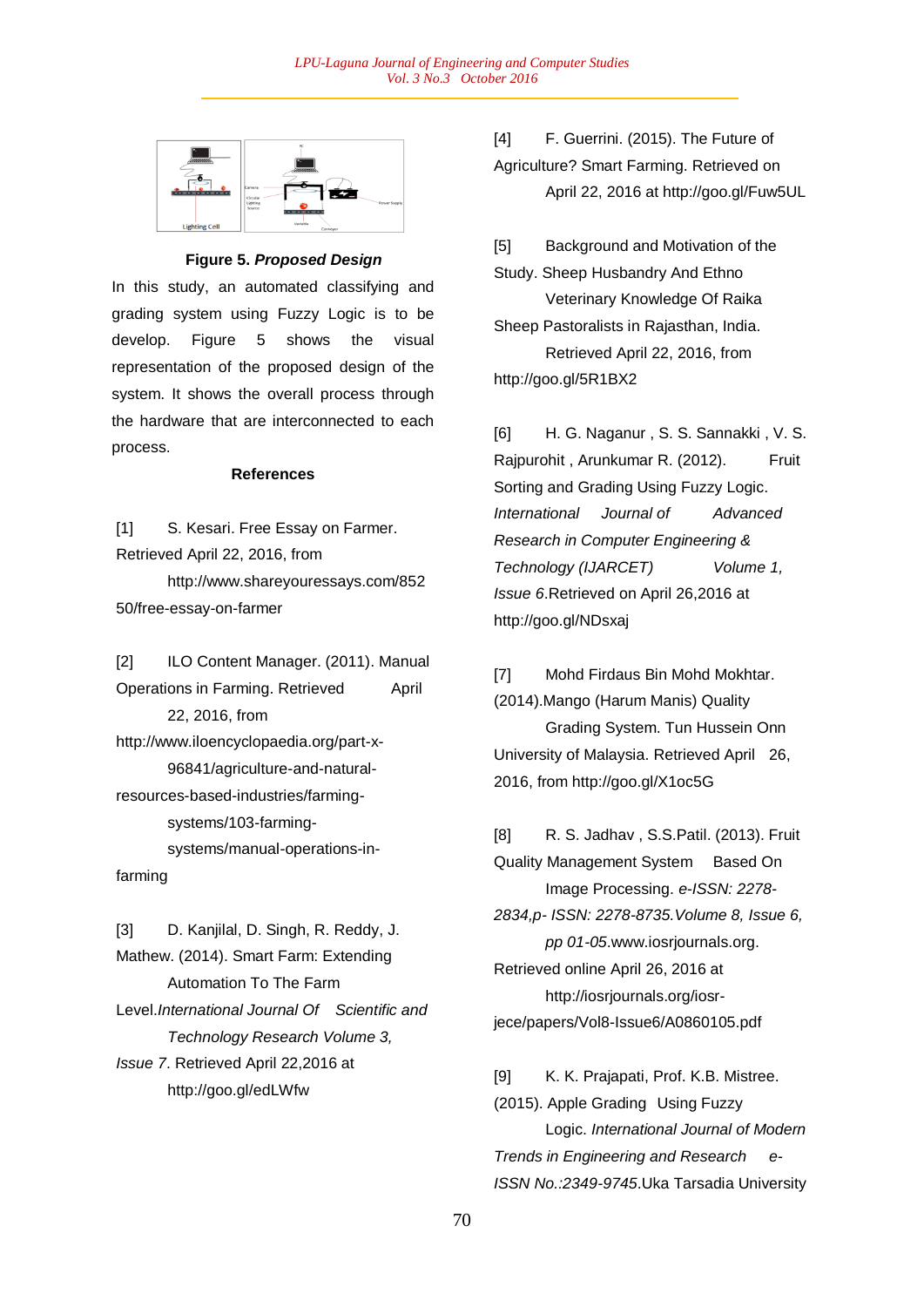Bardoli, India. Retrieved April 26, 2016, from http://goo.gl/EaHCze

[10] A. Kumari , V. Chawla. (2013). Automated Inspection and Grading of Vegetables Using Multisorting System Based on Embedded Platform. *International Journal of Science and Research (IJSR) ISSN (Online): 2319- 7064*. Delhi, India. Also available online at http://goo.gl/COIJgD. Date accessed: May 02, 2016.

[11] B. H. Abu Bakar, A. J. Ishak, R. Shamsuddin, W. Z. Wan Hassan. (2013). Ripeness Level Classification For Pineapple Using RGB And HSI Colour Maps. *Journal of Theoretical and Applied Information Technology Vol. 57 No.3*. Universiti Putra Malaysia. Date accessed: May 02, 2016. Available online at http://goo.gl/bWw9n2

[12] M. Dadwal, Dr. V.K.Banga. (2012). Estimate Ripeness Level of fruits Using RGB Colour Space and Fuzzy Logic Technique. *International Journal of Engineering and Advanced Technology*. Retrieved online on May 02, 2016 at

http://www.jourlib.org/paper/2089229#. V0SZIZF96hc

[13] N. S. Ukirade. (2014). Color Grading System for Evaluating Tomato Maturity. *International Journal of Research in Management, Science & Technology (E-ISSN: 2321-3264) Vol. 2, No. 1*.Maharashtra, India. Retrieved May 03, 2016, from http://ijrmst.org/download/navnee.pdf

[14] N. Alavi. (2012). Date Grading using Rule-Based Fuzzy Inference System. *Journal of Agricultural Technology 8(4): 1243-1254*.Kerman, Iran. Date accessed: May 03, 2016 at [online]: http://goo.gl/13dPn1

[15] Z. May , M. H. Amaran. (2011). Automated Oil Palm Fruit Grading System using Artificial Intelligence. *International Journal of Video & Image Processing and Network Security IJVIPNS-IJENS Vol: 11 No: 03*.Retrieved on May 03,2016. [online]: http://goo.gl/GMPQt7

[16] S. Syal, T. Mehta, P. Darshni. (2012). Design & Development of Intelligent

System for Grading of Jatropha Fruit by Its Feature Value Extraction Using Fuzzy Logics. *International Journal of Advanced Research in Computer Science and Software Engineering Volume 3, Issue 7*. Retrieved May 03, 2016, from http://goo.gl/7313A9

[17] A. M. Balestani, P.

AhmadiMoghaddam, A. M. Motlaq , H. Dolaty. (2012). Sorting and Grading of Cherries on the Basis of Ripeness, Size and Defects by Using Image Processing Techniques. *International Journal of Agriculture and Crop Sciences*. Available online at http://ijagcs.com/wp-

content/uploads/2012/10/1144- 1149.pdf. Date accessed: May 06, 2016

[18] D.A. Puerto, D. M. Gila, J. G. García, J.G.Ortega. (2015). Sorting Olive

Batches for the Milling Process Using Image Processing. Available from: